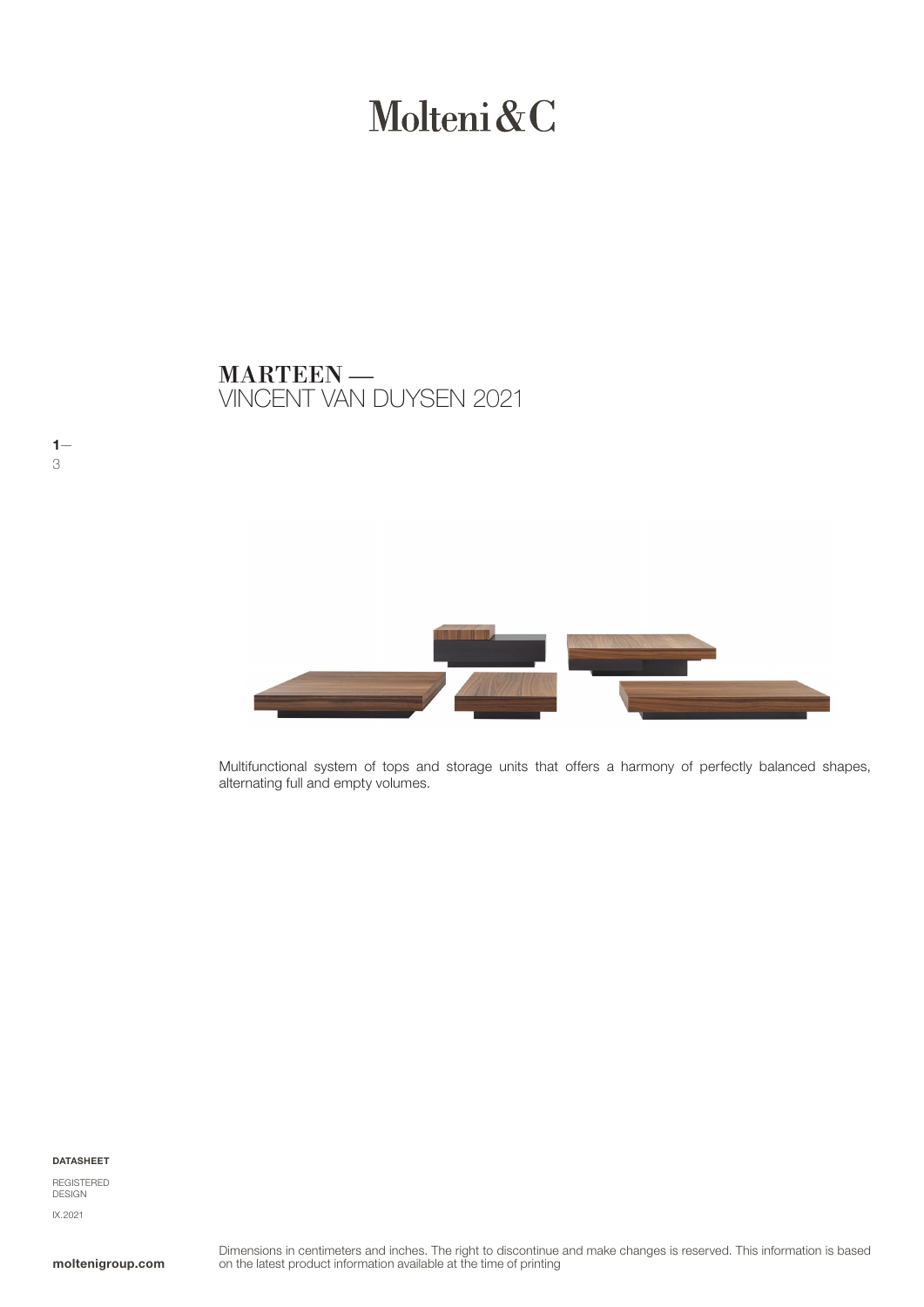MARTEEN— VINCENT<br>VAN DUYSEN 2021

## FINISHES

DRAWERS AND BASE FINISH pewter colour lacquered

TOP FINISHES eucalyptus thermo oak

#### Molteni&C TECHNICAL INFORMATION

#### SMALL TABLES WITH DRAWER

Top: Honeycombed panel covered with an Oak (Quercus) or Eucalyptus (Eucalyptus globulus) wood veneer; Drawer: Folded and matt lacquered medium-density fibre panel; structure reinforced with metal plates. Base: Wood particle panel, matt lacquered.

#### SMALL TABLES

Top: Honeycombed panel covered with an Oak (Quercus) or Eucalyptus (Eucalyptus globulus) wood veneer; Base: Laminate-faced, matt lacquered honeycombed panel.





#### DATASHEET

REGISTERED DESIGN IX.2021

 $2-$ 3